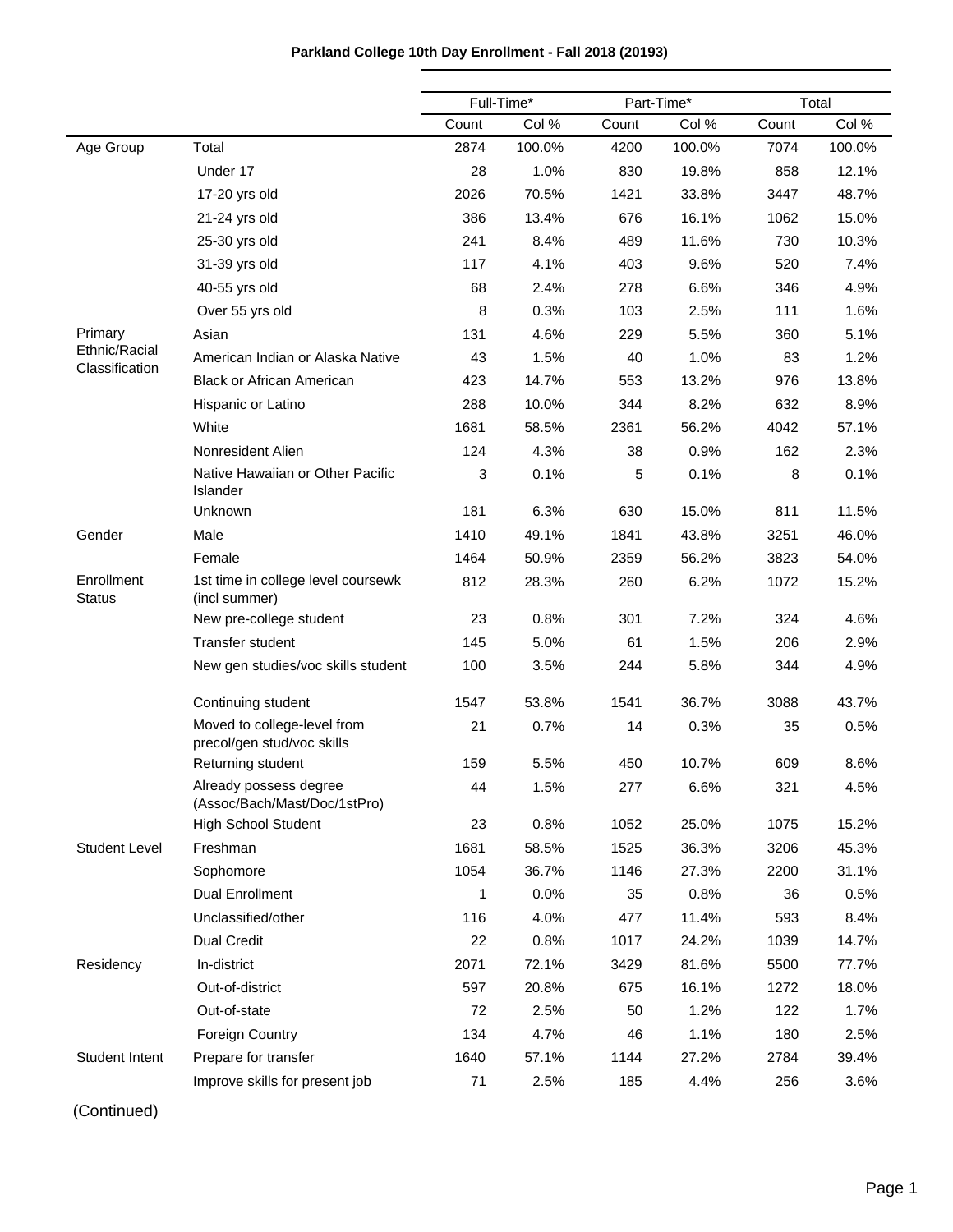# **Parkland College 10th Day Enrollment - Fall 2018 (20193)**

## (Continued)

|                                                  | Full-Time*     |        | Part-Time* |        | Total |        |  |
|--------------------------------------------------|----------------|--------|------------|--------|-------|--------|--|
|                                                  | Count          | Col %  | Count      | Col %  | Count | Col %  |  |
| Prepare for job immediately after<br>com college | 429            | 14.9%  | 479        | 11.4%  | 908   | 12.8%  |  |
| Prepare for GED/improve basic ac<br>skills       | $\overline{7}$ | 0.2%   | 84         | 2.0%   | 91    | 1.3%   |  |
| Personal interest - not career<br>oriented       | 64             | 2.2%   | 159        | 3.8%   | 223   | 3.2%   |  |
| Other or unknown                                 | 663            | 23.1%  | 2149       | 51.2%  | 2812  | 39.8%  |  |
| Assoc Deg                                        | 64             | 2.2%   | 141        | 3.4%   | 205   | 2.9%   |  |
| <b>Bachelor Deg</b>                              | 38             | 1.3%   | 202        | 4.8%   | 240   | 3.4%   |  |
| Certificate                                      | 33             | 1.1%   | 73         | 1.7%   | 106   | 1.5%   |  |
| Doctoral                                         | 1              | 0.0%   | 11         | 0.3%   | 12    | 0.2%   |  |
| <b>GED</b>                                       | 53             | 1.8%   | 58         | 1.4%   | 111   | 1.6%   |  |
| High School Dip                                  | 2077           | 72.3%  | 1510       | 36.0%  | 3587  | 50.7%  |  |
| Master Deg                                       | 5              | 0.2%   | 64         | 1.5%   | 69    | 1.0%   |  |
| None                                             | 32             | 1.1%   | 1078       | 25.7%  | 1110  | 15.7%  |  |
| Other                                            | 45             | 1.6%   | 59         | 1.4%   | 104   | 1.5%   |  |
| <b>First Prof</b>                                |                |        | 4          | 0.1%   | 4     | 0.1%   |  |
| Passed one college-level course                  | 365            | 12.7%  | 582        | 13.9%  | 947   | 13.4%  |  |
| Unknown                                          | 161            | 5.6%   | 418        | 10.0%  | 579   | 8.2%   |  |
| Total                                            | 2874           | 100.0% | 4200       | 100.0% | 7074  | 100.0% |  |
|                                                  |                |        |            |        |       |        |  |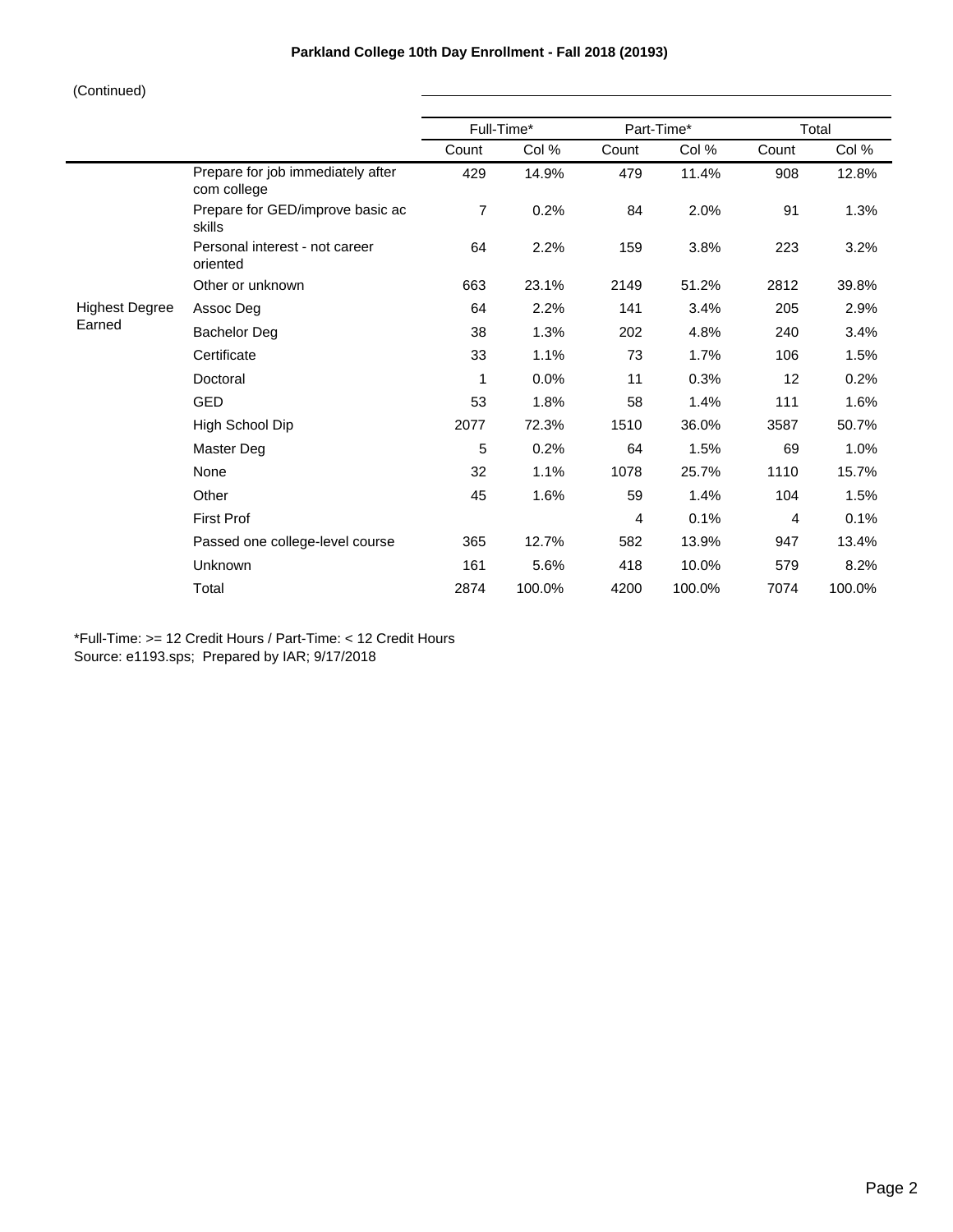|  |  | Parkland College 10th Day Enrollment - Fall 2018 (20193) |  |  |
|--|--|----------------------------------------------------------|--|--|
|--|--|----------------------------------------------------------|--|--|

|              |                      |                           | Full-Time* |                           | Part-Time* | Total                   |        |  |
|--------------|----------------------|---------------------------|------------|---------------------------|------------|-------------------------|--------|--|
|              |                      | Count                     | Col %      | Count                     | Col %      | Count                   | Col %  |  |
| <b>State</b> | Arizona              | $\mathbf{1}$              | 0.0%       |                           |            | $\mathbf{1}$            | 0.0%   |  |
|              | California           | $\overline{2}$            | 0.1%       | $\overline{7}$            | 0.2%       | $\boldsymbol{9}$        | 0.1%   |  |
|              | Colorado             |                           |            | $\mathbf{1}$              | 0.0%       | 1                       | 0.0%   |  |
|              | Connecticut          |                           |            | 1                         | 0.0%       | 1                       | 0.0%   |  |
|              | District of Columbia | 1                         | 0.0%       |                           |            | 1                       | 0.0%   |  |
|              | Florida              |                           |            | 4                         | 0.1%       | 4                       | 0.1%   |  |
|              | Georgia              | $\mathbf{1}$              | 0.0%       | 1                         | 0.0%       | 2                       | 0.0%   |  |
|              | Illinois             | 2676                      | 93.1%      | 4100                      | 97.6%      | 6776                    | 95.8%  |  |
|              | Indiana              | 25                        | 0.9%       | 8                         | 0.2%       | 33                      | 0.5%   |  |
|              | lowa                 | $\overline{\mathbf{4}}$   | 0.1%       |                           |            | $\overline{\mathbf{4}}$ | 0.1%   |  |
|              | Kentucky             | $\mathfrak{S}$            | 0.1%       | $\mathbf{1}$              | 0.0%       | $\overline{\mathbf{4}}$ | 0.1%   |  |
|              | Louisiana            |                           |            | 1                         | 0.0%       | $\mathbf{1}$            | 0.0%   |  |
|              | Maryland             |                           |            | $\mathbf{1}$              | 0.0%       | 1                       | 0.0%   |  |
|              | Massachusetts        |                           |            | $\boldsymbol{2}$          | 0.0%       | $\boldsymbol{2}$        | 0.0%   |  |
|              | Michigan             | $\overline{4}$            | 0.1%       | $\boldsymbol{2}$          | 0.0%       | $\,6$                   | 0.1%   |  |
|              | Minnesota            | $\overline{c}$            | 0.1%       | $\ensuremath{\mathsf{3}}$ | 0.1%       | 5                       | 0.1%   |  |
|              | Missouri             | $\mathfrak{S}$            | 0.1%       | $\overline{2}$            | 0.0%       | $\overline{5}$          | 0.1%   |  |
|              | Nevada               | $\mathbf{1}$              | 0.0%       | 1                         | 0.0%       | $\boldsymbol{2}$        | 0.0%   |  |
|              | New Jersey           | $\boldsymbol{2}$          | 0.1%       | 1                         | 0.0%       | $\mathbf{3}$            | 0.0%   |  |
|              | New York             | $\overline{c}$            | 0.1%       | 1                         | 0.0%       | 3                       | 0.0%   |  |
|              | Ohio                 |                           |            | 1                         | 0.0%       | 1                       | 0.0%   |  |
|              | Pennsylvania         | $\ensuremath{\mathsf{3}}$ | 0.1%       | 5                         | 0.1%       | $\bf8$                  | 0.1%   |  |
|              | South Carolina       | $\mathbf{1}$              | 0.0%       |                           |            | 1                       | 0.0%   |  |
|              | Tennessee            | $\overline{\mathbf{4}}$   | 0.1%       |                           |            | $\overline{\mathbf{4}}$ | 0.1%   |  |
|              | <b>Texas</b>         | $\mathbf{1}$              | 0.0%       | $\mathbf{3}$              | 0.1%       | $\overline{\mathbf{4}}$ | 0.1%   |  |
|              | Utah                 |                           |            | $\mathbf{1}$              | 0.0%       | 1                       | 0.0%   |  |
|              | Virginia             | $\overline{c}$            | 0.1%       | $\overline{c}$            | 0.0%       | $\overline{\mathbf{4}}$ | 0.1%   |  |
|              | Washington           |                           |            | 3                         | 0.1%       | 3                       | 0.0%   |  |
|              | Wisconsin            | $\overline{2}$            | 0.1%       | $\overline{c}$            | 0.0%       | 4                       | 0.1%   |  |
|              | Foreign              | 134                       | 4.7%       | 46                        | 1.1%       | 180                     | 2.5%   |  |
|              | Total                | 2874                      | 100.0%     | 4200                      | 100.0%     | 7074                    | 100.0% |  |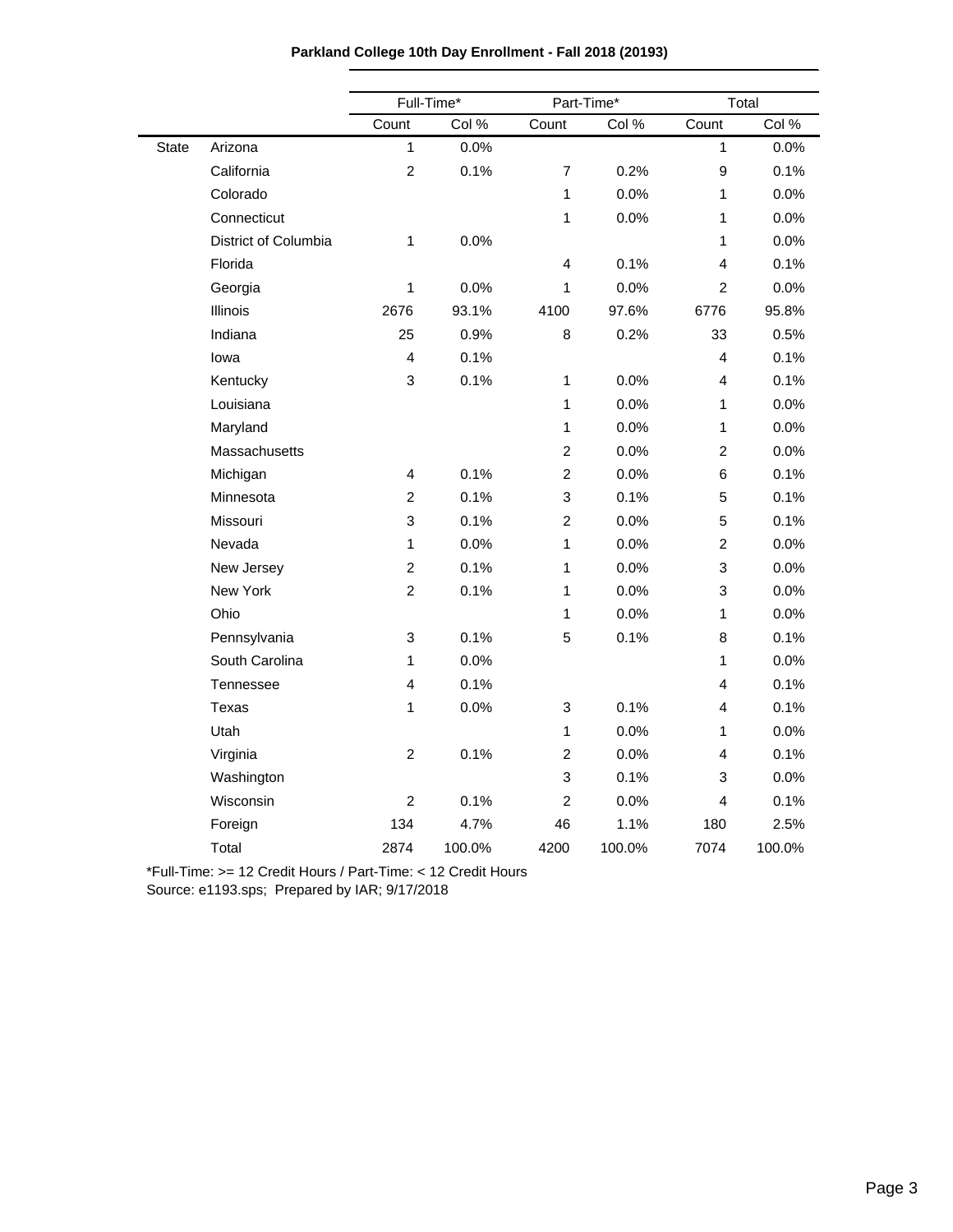**Parkland College 10th Day Enrollment - Fall 2018 (20193)**

|                  |                 |                         | Full-Time* |                | Part-Time* |                | Total  |
|------------------|-----------------|-------------------------|------------|----------------|------------|----------------|--------|
|                  |                 | Count                   | Col %      | Count          | Col %      | Count          | Col %  |
| Student          | Total           | 2874                    | 100.0%     | 4200           | 100.0%     | 7074           | 100.0% |
| Major<br>Program | <b>B ABG</b>    | 4                       | 0.1%       |                |            | 4              | 0.1%   |
|                  | <b>B ABL</b>    | 17                      | 0.6%       | 6              | 0.1%       | 23             | 0.3%   |
|                  | <b>B ABM</b>    | 24                      | 0.8%       | $\overline{7}$ | 0.2%       | 31             | 0.4%   |
|                  | <b>B ABT</b>    | 24                      | 0.8%       | 4              | 0.1%       | 28             | 0.4%   |
|                  | <b>B ACC</b>    | 25                      | 0.9%       | 33             | 0.8%       | 58             | 0.8%   |
|                  | <b>B AGB</b>    | $\overline{\mathbf{c}}$ | 0.1%       |                |            | $\overline{c}$ | 0.0%   |
|                  | <b>B EQM</b>    |                         |            | $\mathbf{1}$   | 0.0%       | $\mathbf{1}$   | 0.0%   |
|                  | <b>BETR</b>     | $\overline{c}$          | 0.1%       | $\overline{c}$ | 0.0%       | 4              | 0.1%   |
|                  | <b>B FLD</b>    |                         |            | $\mathbf{1}$   | 0.0%       | 1              | 0.0%   |
|                  | <b>B</b> GIS    |                         |            | $\overline{c}$ | 0.0%       | $\overline{c}$ | 0.0%   |
|                  | <b>B HCM</b>    | 8                       | 0.3%       | 8              | 0.2%       | 16             | 0.2%   |
|                  | <b>BHIF</b>     | $\mathbf{1}$            | 0.0%       | $\overline{c}$ | 0.0%       | 3              | 0.0%   |
|                  | <b>B HIH</b>    | 5                       | 0.2%       | 4              | 0.1%       | 9              | 0.1%   |
|                  | <b>BHIR</b>     | $\overline{\mathbf{c}}$ | 0.1%       | 4              | 0.1%       | 6              | 0.1%   |
|                  | <b>B IND</b>    | 9                       | 0.3%       | 6              | 0.1%       | 15             | 0.2%   |
|                  | <b>BINT</b>     |                         |            | $\overline{c}$ | 0.0%       | $\overline{c}$ | 0.0%   |
|                  | <b>B MGT</b>    | 52                      | 1.8%       | 44             | 1.0%       | 96             | 1.4%   |
|                  | <b>B MKT</b>    | 16                      | 0.6%       | 12             | 0.3%       | 28             | 0.4%   |
|                  | E ACR           | 14                      | 0.5%       | 6              | 0.1%       | 20             | 0.3%   |
|                  | E AFT           | 37                      | 1.3%       | $\overline{c}$ | 0.0%       | 39             | 0.6%   |
|                  | E AMT           | $\mathbf{1}$            | 0.0%       |                |            | $\mathbf{1}$   | 0.0%   |
|                  | E AUS           |                         |            | 1              | 0.0%       | 1              | 0.0%   |
|                  | E AUT           | 43                      | 1.5%       | 18             | 0.4%       | 61             | 0.9%   |
|                  | E BCR           |                         |            | 4              | 0.1%       | 4              | 0.1%   |
|                  | E CDB           | 3                       | 0.1%       | $\mathbf{1}$   | 0.0%       | 4              | 0.1%   |
|                  | E CDM           | 34                      | 1.2%       | 8              | 0.2%       | 42             | 0.6%   |
|                  | E CDS           | $\mathbf{1}$            | 0.0%       | 12             | 0.3%       | 13             | 0.2%   |
|                  | E CLS           |                         |            | 20             | 0.5%       | 20             | 0.3%   |
|                  | E CMD           |                         |            | $\mathbf{1}$   | 0.0%       | $\mathbf{1}$   | 0.0%   |
|                  | E CNH           | 17                      | 0.6%       |                |            | 17             | 0.2%   |
|                  | E CTT           | $\mathbf{1}$            | 0.0%       |                |            | $\mathbf{1}$   | 0.0%   |
|                  | E ECS           | 6                       | 0.2%       | 14             | 0.3%       | 20             | 0.3%   |
|                  | E ELP           | $\mathbf{1}$            | 0.0%       | 5              | 0.1%       | 6              | 0.1%   |
|                  | E ENS           | 109                     | 3.8%       | 35             | 0.8%       | 144            | 2.0%   |
|                  | E HAC           | 11                      | 0.4%       | $\overline{7}$ | 0.2%       | 18             | 0.3%   |
|                  | E HVC           | 6                       | 0.2%       | 3              | 0.1%       | 9              | 0.1%   |
|                  | $\mathsf E$ IMC |                         |            | $\mathbf{1}$   | 0.0%       | 1              | 0.0%   |
|                  | E IMT           |                         |            | $\overline{c}$ | 0.0%       | 2              | 0.0%   |
|                  | E IWT           | 2                       | 0.1%       | 20             | 0.5%       | 22             | 0.3%   |
|                  | E MFG           | 18                      | 0.6%       | 12             | 0.3%       | 30             | 0.4%   |
|                  | E PET           | 30                      | 1.0%       | 3              | 0.1%       | 33             | 0.5%   |
|                  |                 |                         |            |                |            |                |        |

(Continued)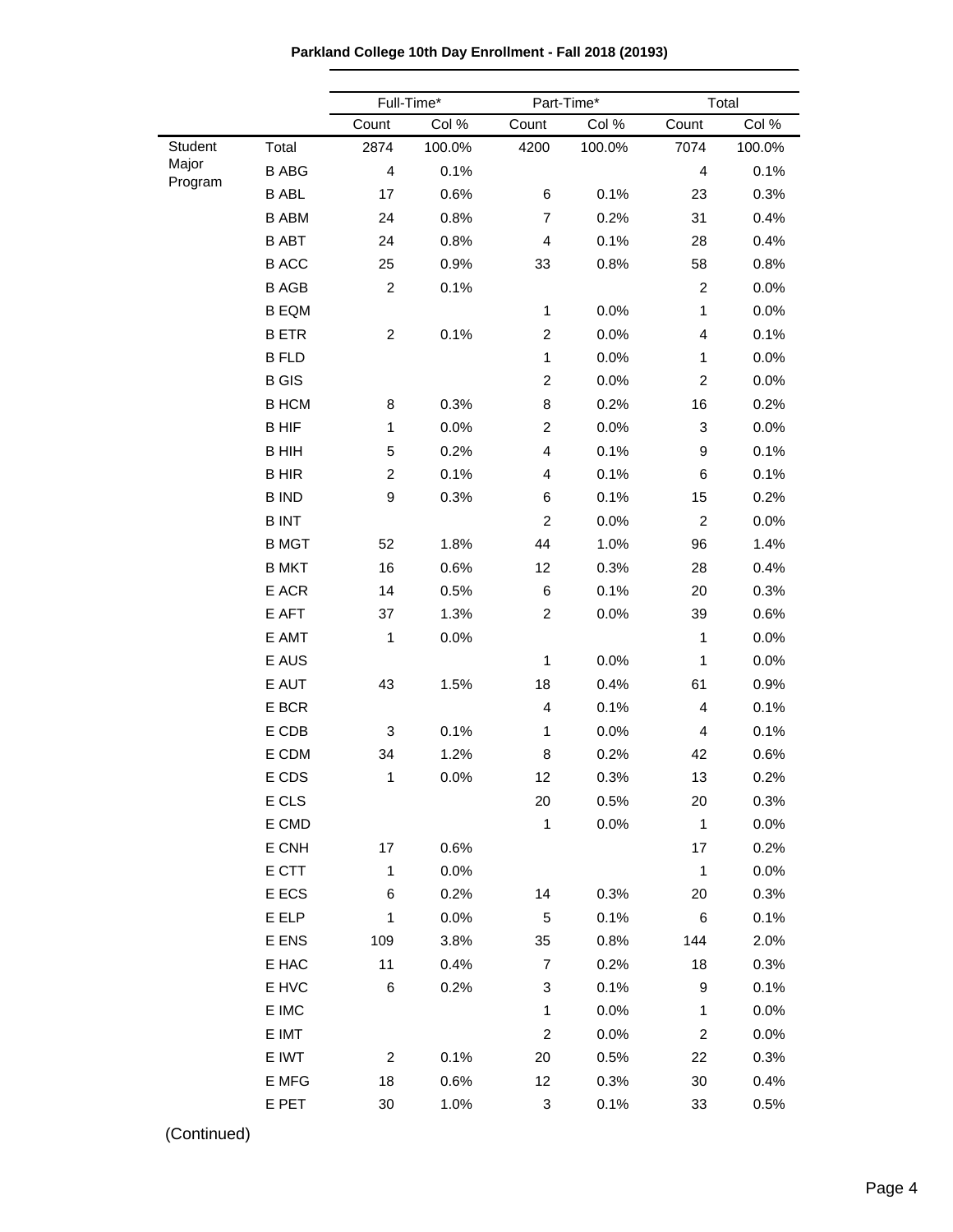# **Parkland College 10th Day Enrollment - Fall 2018 (20193)**

(Continued)

|              | Full-Time*              |       | Part-Time*              |         | Total          |         |
|--------------|-------------------------|-------|-------------------------|---------|----------------|---------|
|              | Count                   | Col % | Count                   | Col %   | Count          | Col %   |
| E TTT        |                         |       | $\mathbf{1}$            | 0.0%    | $\mathbf{1}$   | 0.0%    |
| F AAD        | 37                      | 1.3%  | 30                      | 0.7%    | 67             | 0.9%    |
| F AAE        | 12                      | 0.4%  | $\mathbf{1}$            | 0.0%    | 13             | 0.2%    |
| F ENT        | $\overline{\mathbf{4}}$ | 0.1%  | 3                       | 0.1%    | $\overline{7}$ | 0.1%    |
| F GDI        | $\mathbf{1}$            | 0.0%  | $\overline{\mathbf{c}}$ | 0.0%    | 3              | 0.0%    |
| F GDS        | 16                      | 0.6%  | 17                      | 0.4%    | 33             | 0.5%    |
| F GPP        | $\mathbf{1}$            | 0.0%  | $\mathbf{1}$            | 0.0%    | $\overline{c}$ | 0.0%    |
| F MCB        | 17                      | 0.6%  | 14                      | 0.3%    | 31             | 0.4%    |
| F MCC        | 6                       | 0.2%  | $\overline{c}$          | 0.0%    | 8              | 0.1%    |
| F MPH        | $\boldsymbol{9}$        | 0.3%  | 7                       | 0.2%    | 16             | 0.2%    |
| F MPR        | $\mathbf{1}$            | 0.0%  | 4                       | 0.1%    | 5              | 0.1%    |
| F MSE        | 8                       | 0.3%  | 4                       | 0.1%    | 12             | 0.2%    |
| F MSP        | 6                       | 0.2%  | 3                       | 0.1%    | 9              | 0.1%    |
| G DHG        | 68                      | 2.4%  |                         |         | 68             | 1.0%    |
| G EMA        |                         |       | $\overline{\mathbf{c}}$ | 0.0%    | $\overline{c}$ | 0.0%    |
| <b>G EMT</b> | 10                      | 0.3%  | 15                      | 0.4%    | 25             | 0.4%    |
| G FST        | 6                       | 0.2%  | 8                       | 0.2%    | 14             | 0.2%    |
| G MAS        | 3                       | 0.1%  | 15                      | 0.4%    | 18             | 0.3%    |
| G MSG        | 5                       | 0.2%  | 10                      | 0.2%    | 15             | 0.2%    |
| <b>G NAS</b> |                         |       | 8                       | 0.2%    | 8              | 0.1%    |
| <b>G NUR</b> | 81                      | 2.8%  | 180                     | 4.3%    | 261            | 3.7%    |
| <b>G OTA</b> | 18                      | 0.6%  | $\overline{c}$          | 0.0%    | 20             | 0.3%    |
| <b>GRTT</b>  | 16                      | 0.6%  | 10                      | 0.2%    | 26             | 0.4%    |
| G SPT        |                         |       | $\mathbf{1}$            | 0.0%    | $\mathbf{1}$   | 0.0%    |
| <b>G SUR</b> | 24                      | 0.8%  | 15                      | 0.4%    | 39             | 0.6%    |
| <b>G VTT</b> | 42                      | 1.5%  | 20                      | 0.5%    | 62             | 0.9%    |
| G XCT        | 1                       | 0.0%  | 4                       | 0.1%    | 5              | 0.1%    |
| G XMR        |                         |       | 3                       | 0.1%    | 3              | 0.0%    |
| G XRA        | 16                      | 0.6%  | 14                      | 0.3%    | 30             | 0.4%    |
| H GAA        | 588                     | 20.5% | 337                     | 8.0%    | 925            | 13.1%   |
| N ASG        | 675                     | 23.5% | 395                     | 9.4%    | 1070           | 15.1%   |
| N FTR        | $\overline{7}$          | 0.2%  | 6                       | 0.1%    | 13             | 0.2%    |
| <b>OCCUP</b> | 210                     | 7.3%  | 411                     | 9.8%    | 621            | 8.8%    |
| S CDE        |                         |       | $\overline{2}$          | 0.0%    | $\overline{2}$ | 0.0%    |
| S CHD        | 22                      | 0.8%  | 26                      | 0.6%    | 48             | 0.7%    |
| S CJS        | 43                      | 1.5%  | 33                      | 0.8%    | 76             | 1.1%    |
| T CMS        |                         |       | $\mathbf{1}$            | 0.0%    | $\mathbf{1}$   | 0.0%    |
| <b>T CNA</b> | 29                      | 1.0%  | 26                      | 0.6%    | 55             | 0.8%    |
| T CPL        | 35                      | 1.2%  | 20                      | 0.5%    | 55             | 0.8%    |
| T CSM        |                         |       | $\mathbf{1}$            | $0.0\%$ | $\mathbf{1}$   | $0.0\%$ |
| T DGM        | 21                      | 0.7%  | 18                      | 0.4%    | 39             | 0.6%    |
| T GPR        |                         |       | $\mathbf{1}$            | 0.0%    | $\mathbf{1}$   | 0.0%    |
|              |                         |       |                         |         |                |         |

(Continued)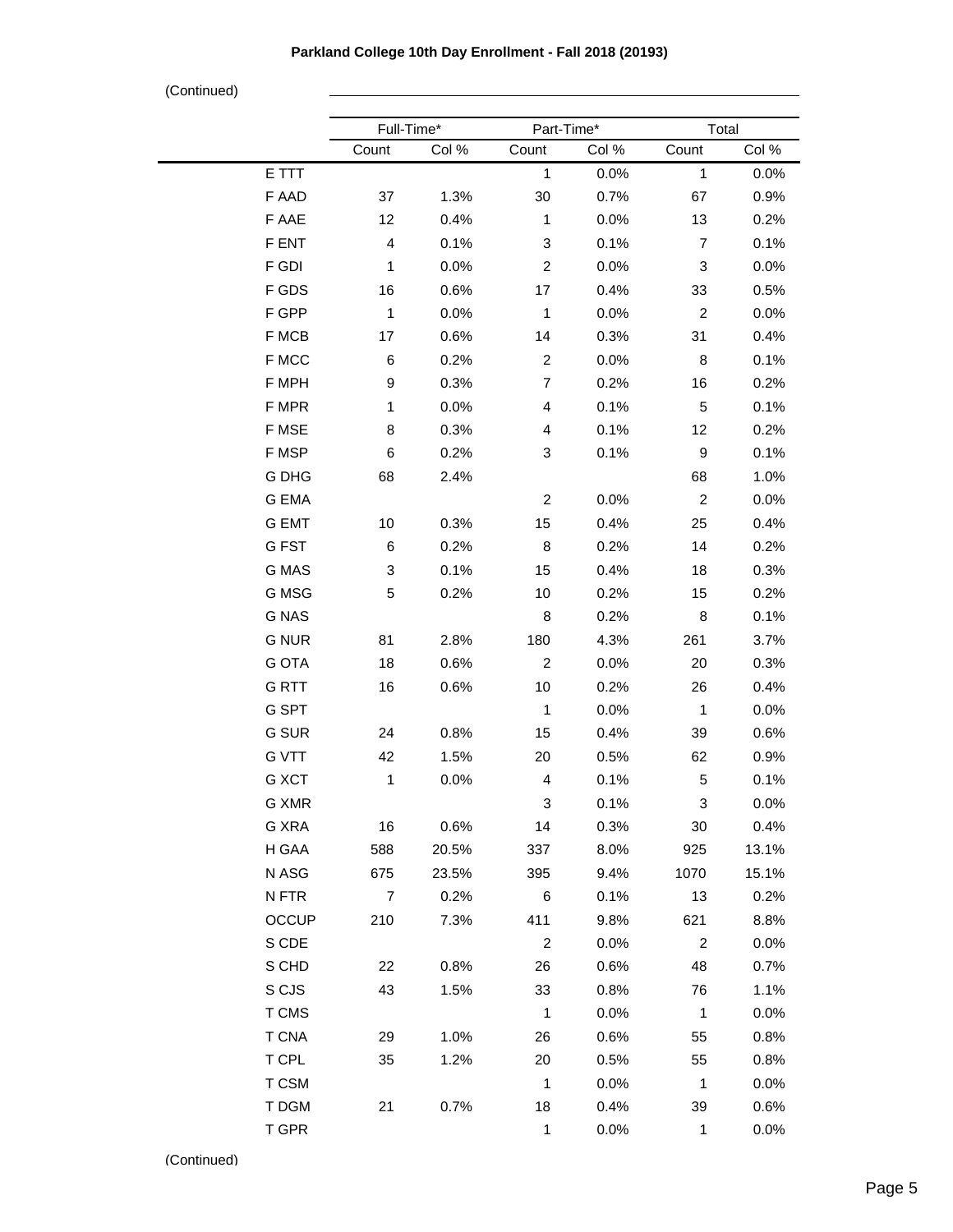| (Continued) |              |                |            |                         |            |                |        |
|-------------|--------------|----------------|------------|-------------------------|------------|----------------|--------|
|             |              |                | Full-Time* |                         | Part-Time* |                | Total  |
|             |              | Count          | Col %      | Count                   | Col %      | Count          | Col %  |
|             | T IAD        | 3              | 0.1%       | $\overline{\mathbf{4}}$ | 0.1%       | $\overline{7}$ | 0.1%   |
|             | T IPR        |                |            | 3                       | 0.1%       | 3              | 0.0%   |
|             | <b>T LIN</b> |                |            | 1                       | 0.0%       | $\mathbf{1}$   | 0.0%   |
|             | T MSO        |                |            | 1                       | 0.0%       | $\mathbf{1}$   | 0.0%   |
|             | T OCA        | 18             | 0.6%       | 25                      | 0.6%       | 43             | 0.6%   |
|             | T OCP        |                |            | 1                       | 0.0%       | $\mathbf{1}$   | 0.0%   |
|             | T PCF        |                |            | 1                       | 0.0%       | 1              | 0.0%   |
|             | T SDV        |                |            | 1                       | 0.0%       | $\mathbf{1}$   | 0.0%   |
|             | <b>TVGW</b>  | $\mathbf{1}$   | 0.0%       |                         |            | $\mathbf{1}$   | 0.0%   |
|             | V UAS        |                |            | 1                       | 0.0%       | $\mathbf{1}$   | 0.0%   |
|             | X CDL        |                |            | 5                       | 0.1%       | 5              | 0.1%   |
|             | Y AB4        |                |            | 1                       | 0.0%       | $\mathbf{1}$   | 0.0%   |
|             | Y EL3        |                |            | $\overline{c}$          | 0.0%       | $\overline{c}$ | 0.0%   |
|             | Y EL4        |                |            | 11                      | 0.3%       | 11             | 0.2%   |
|             | Y EL5        |                |            | 40                      | 1.0%       | 40             | 0.6%   |
|             | Y GSU        | 289            | 10.1%      | 2117                    | 50.4%      | 2406           | 34.0%  |
| Degree Type | 1799         | 210            | 7.3%       | 411                     | 9.8%       | 621            | 8.8%   |
|             | AA           | 586            | 20.4%      | 335                     | 8.0%       | 921            | 13.0%  |
|             | AAS          | 866            | 30.1%      | 621                     | 14.8%      | 1487           | 21.0%  |
|             | <b>AES</b>   | 109            | 3.8%       | 35                      | 0.8%       | 144            | 2.0%   |
|             | AFA          | 63             | 2.2%       | 38                      | 0.9%       | 101            | 1.4%   |
|             | AGS          | 289            | 10.1%      | 2117                    | 50.4%      | 2406           | 34.0%  |
|             | AS           | 675            | 23.5%      | 395                     | 9.4%       | 1070           | 15.1%  |
|             | CE           | $\overline{c}$ | 0.1%       | 56                      | 1.3%       | 58             | 0.8%   |
|             | <b>CER</b>   | 74             | 2.6%       | 192                     | 4.6%       | 266            | 3.8%   |
|             | Total        | 2874           | 100.0%     | 4200                    | 100.0%     | 7074           | 100.0% |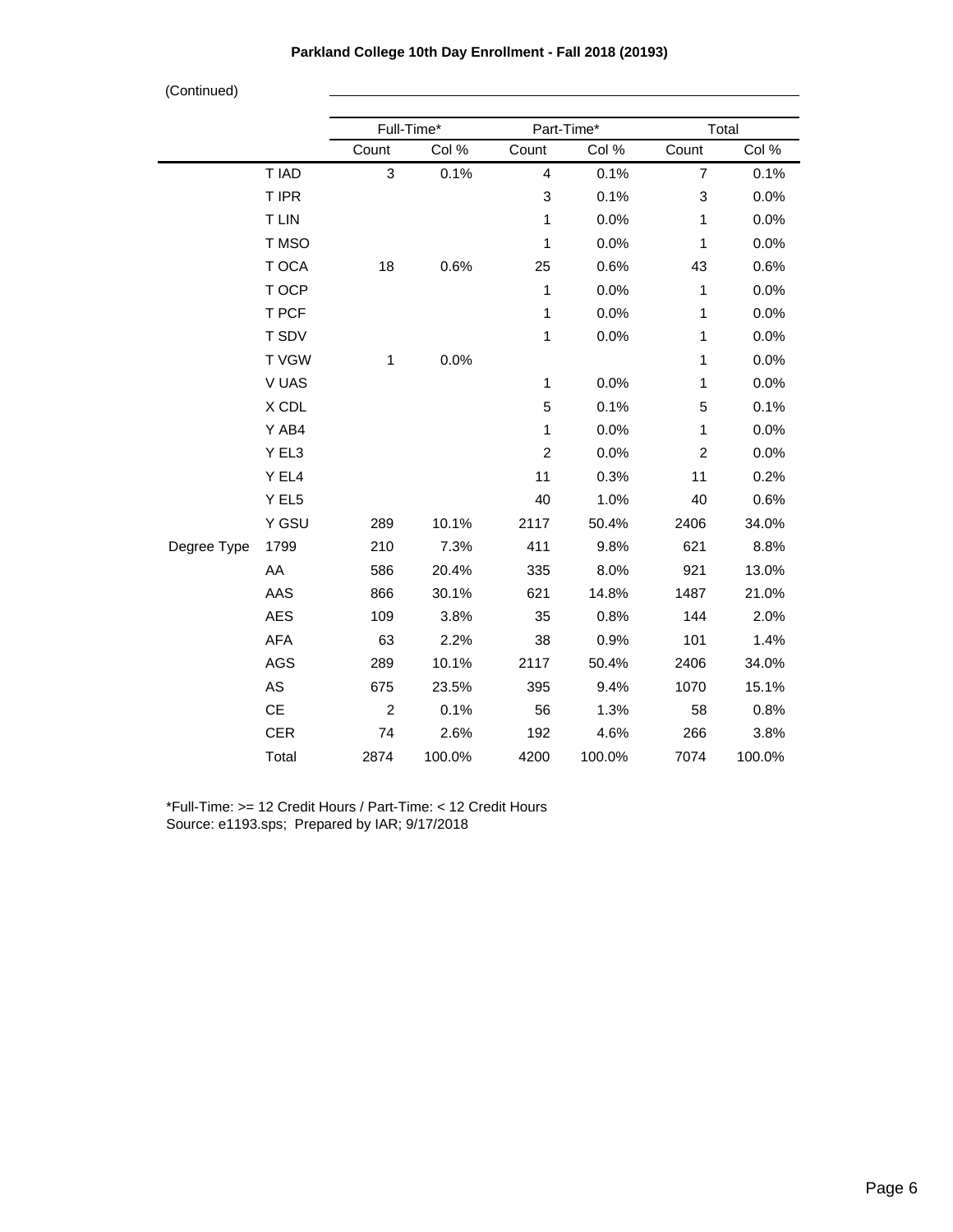|                     |                                             |                | Full-Time* |                         | Part-Time* |                | Total  |
|---------------------|---------------------------------------------|----------------|------------|-------------------------|------------|----------------|--------|
|                     |                                             | Count          | Col %      | Count                   | Col %      | Count          | Col %  |
| Transfer            | Total                                       | 145            | 100.0%     | 61                      | 100.0%     | 206            | 100.0% |
| Institution<br>Name | <b>Black Hawk College-East</b>              | 1              | 0.7%       | 1                       | 1.6%       | $\overline{2}$ | 1.0%   |
|                     | <b>Black Hawk College-Quad Cities</b>       | 1              | 0.7%       | 1                       | 1.6%       | $\overline{c}$ | 1.0%   |
|                     | Carl Sandburg College                       | 1              | 0.7%       |                         |            | 1              | 0.5%   |
|                     | College of DuPage                           | 1              | 0.7%       |                         |            | 1              | 0.5%   |
|                     | College of Lake County                      | 1              | 0.7%       |                         |            | 1              | 0.5%   |
|                     | Danville Area Community College             | 2              | 1.4%       | 9                       | 14.8%      | 11             | 5.3%   |
|                     | DePaul University                           |                |            | 1                       | 1.6%       | 1              | 0.5%   |
|                     | <b>Eastern Illinois University</b>          | 3              | 2.1%       | 1                       | 1.6%       | 4              | 1.9%   |
|                     | <b>Governors State University</b>           | 1              | 0.7%       |                         |            | 1              | 0.5%   |
|                     | Harold Washington College (Loop<br>College) | 2              | 1.4%       |                         |            | $\overline{c}$ | 1.0%   |
|                     | <b>Heartland Community College</b>          | 10             | 6.9%       | 4                       | 6.6%       | 14             | 6.8%   |
|                     | Illinois Benedictine College                |                |            | 1                       | 1.6%       | 1              | 0.5%   |
|                     | Illinois Central College                    | 5              | 3.4%       | 2                       | 3.3%       | 7              | 3.4%   |
|                     | Illinois Eastern Community Colleges         |                |            | 1                       | 1.6%       | 1              | 0.5%   |
|                     | <b>Illinois State University</b>            |                |            | 4                       | 6.6%       | 4              | 1.9%   |
|                     | Illinois Valley Community College           | 5              | 3.4%       | 3                       | 4.9%       | 8              | 3.9%   |
|                     | John A. Logan College                       | 1              | 0.7%       |                         |            | 1              | 0.5%   |
|                     | John Wood Community College                 | $\overline{a}$ | 1.4%       | 1                       | 1.6%       | 3              | 1.5%   |
|                     | Joliet Junior College                       | 5              | 3.4%       | 1                       | 1.6%       | 6              | 2.9%   |
|                     | Kankakee Community College                  | 5              | 3.4%       | 1                       | 1.6%       | 6              | 2.9%   |
|                     | Kaskaskia College                           | 2              | 1.4%       |                         |            | $\overline{c}$ | 1.0%   |
|                     | Kendall College                             |                |            | 1                       | 1.6%       | 1              | 0.5%   |
|                     | Lake Land College                           | 7              | 4.8%       | $\overline{\mathbf{c}}$ | 3.3%       | 9              | 4.4%   |
|                     | Lewis & Clark Community College             | 1              | 0.7%       |                         |            | 1              | 0.5%   |
|                     | Lewis University                            | 1              | 0.7%       |                         |            | 1              | 0.5%   |
|                     | Lincoln College                             | 2              | 1.4%       | 1                       | 1.6%       | 3              | 1.5%   |
|                     | Lincoln Land Community College              | 6              | 4.1%       | 1                       | 1.6%       | 7              | 3.4%   |
|                     | Lincoln Trail College                       | 1              | 0.7%       |                         |            | 1              | 0.5%   |
|                     | Malcolm X College                           | 1              | 0.7%       |                         |            | 1              | 0.5%   |
|                     | <b>McHenry County College</b>               | 1              | 0.7%       |                         |            | 1              | 0.5%   |
|                     | Moraine Valley Comm. College                | 4              | 2.8%       | 1                       | 1.6%       | 5              | 2.4%   |
|                     | Oakton Community College                    | $\overline{c}$ | 1.4%       |                         |            | $\overline{c}$ | 1.0%   |
|                     | Prairie State College                       | 1              | 0.7%       | $\overline{c}$          | 3.3%       | 3              | 1.5%   |
|                     | Richard J. Daley College                    | 1              | 0.7%       |                         |            | 1              | 0.5%   |
|                     | <b>Richland Community College</b>           | 6              | 4.1%       | 4                       | 6.6%       | 10             | 4.9%   |
|                     | Rock Valley College                         | 3              | 2.1%       | 1                       | 1.6%       | $\overline{4}$ | 1.9%   |
|                     | SIU Carbondale                              | $\overline{a}$ | 1.4%       |                         |            | $\overline{2}$ | 1.0%   |
|                     | SIU Edwardsville                            | 3              | 2.1%       | 1                       | 1.6%       | $\overline{4}$ | 1.9%   |
|                     | Spoon River College                         | 1              | 0.7%       |                         |            | 1              | 0.5%   |
|                     | <b>Triton College</b>                       |                |            | 1                       | 1.6%       | 1              | 0.5%   |